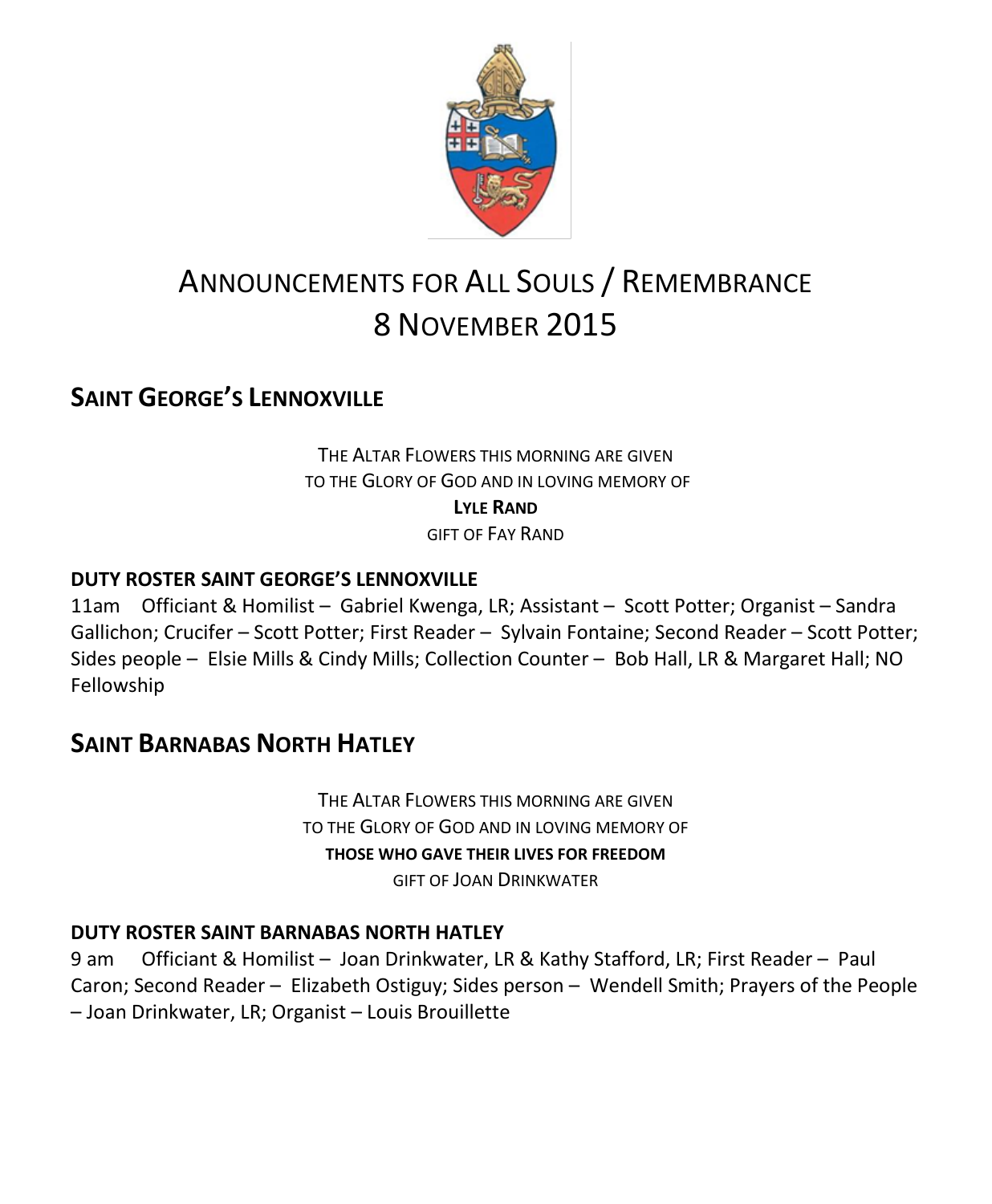# ON THIS WEEK

#### **TODAY - REMEMBRANCE DAY SERVICE – LENNOXVILLE**

On Sunday, Nov. 8 at noon at the Lennoxville Cenotaph. St. George's Lennoxville will shorten the service and there will not be any fellowship so that people can attend the Remembrance Service.

#### **EVENING ACW – LENNOXVILLE**

Meets Wednesday, November 11 at 7 pm in the Choir Room.

#### **2016 CHURCH CALENDARS - LENNOXVILLE**

The Evening ACW is selling 2016 Church Calendars for \$7. Please contact Janice Fraser (tel. 819- 563-9132).

#### **OPERATION CHRISTMAS CHILD BOXES – LENNOXVILLE**

The Sunday School is collecting boxes for Operation Christmas Child. There are still boxes available to pack. Contact Juanita Patton. Deadline to hand in boxes is next Sunday, Nov. 15<sup>th</sup>

#### **HUGS FOR MENTAL HEALTH ESTRIE – NORTH HATLEY**

St. Barnabas, North Hatley will be collecting warm winter necessities for Mental Health Estrie (men). HUGS: H – hats, U – underwear (long johns), G – gloves/mitts, S – socks (heavy winter). Monetary donations accepted. A box will be in the undercoft for the month of November. Thank you in advance for your generosity.

#### **CORPORATION – LENNOXVILLE**

Meets Thursday, November 12 at 7 pm in the Choir Room.

#### **DR. WHO SOCIETY – LENNOXVILLE**

Meets Tuesdays from 7 – 10 pm in the Main Hall at St. George's Lennoxville.

#### **STUDENT HOSPITALITY SUPPER**

Waterville/Hatley United Church will host the Student Hospitality Supper on Friday, Nov. 13 from 5:30 to 6:30 pm.

#### **ST. FRANCIS MANOR – LENNOXVILLE**

There will be an Eucharist service at the St. Francis Manor in Lennoxville on Friday, Nov. 13 at 10 am. All welcome.

#### **CONNAUGHT HOME – NORTH HATLEY**

There will be a service of Holy Communion from the Reserved Sacrament at the Connaught Home in North Hatley on Sunday, Nov. 15 at 3 pm.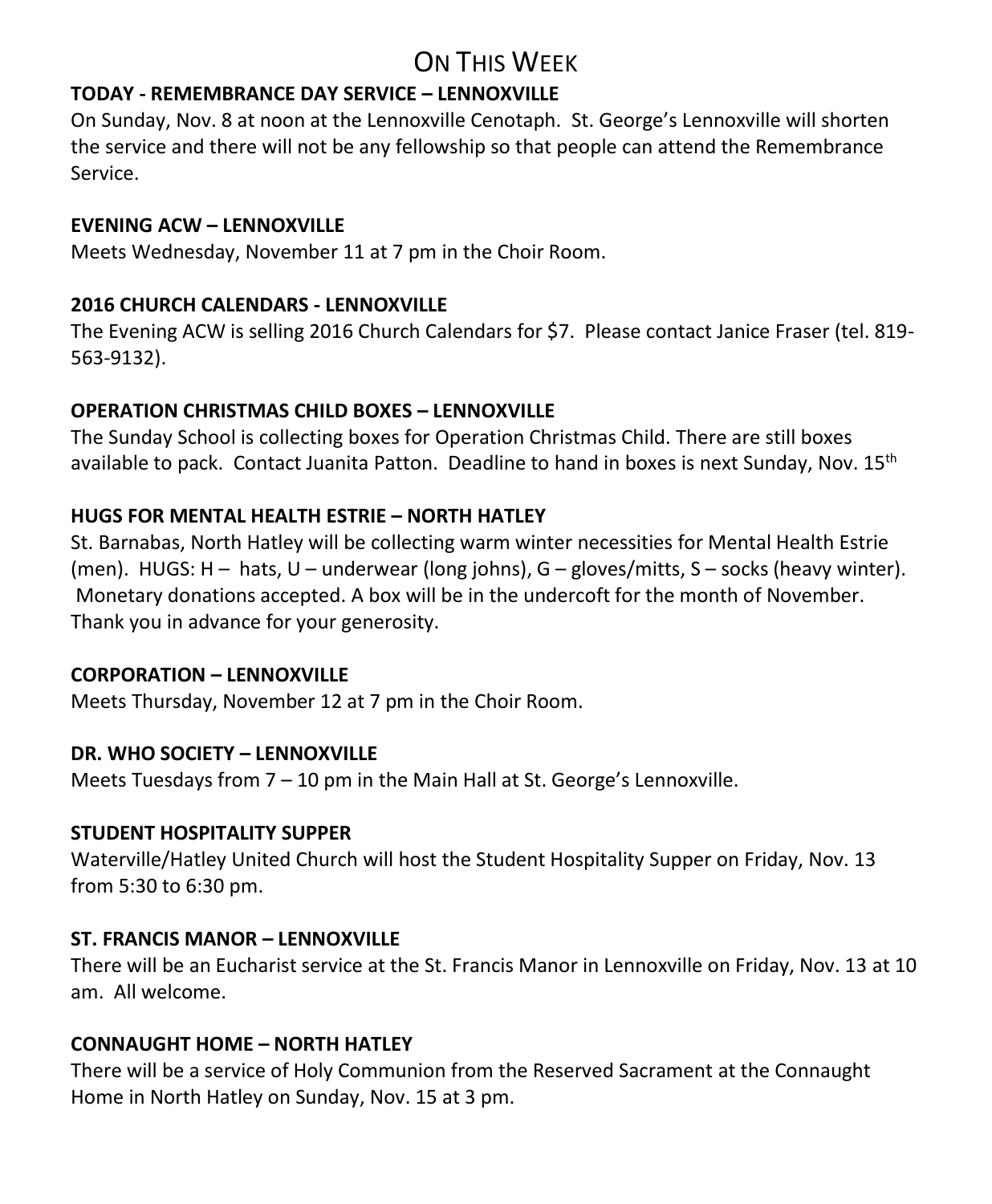|                    |                   | <b>SERVICES THIS WEEK</b>  |                     |
|--------------------|-------------------|----------------------------|---------------------|
| <b>TODAY</b>       | 9 AM              | <b>BCP MATTINS</b>         | <b>NORTH HATLEY</b> |
|                    | 9 AM              | <b>BAS MORNING PRAYER</b>  | <b>AYER'S CLIFF</b> |
|                    | $9:15 \text{ AM}$ | <b>HOLY EUCHARIST</b>      | <b>MAGOG</b>        |
|                    | <b>11 AM</b>      | <b>SERVICE OF THE WORD</b> | LENNOXVILLE         |
|                    | <b>11 AM</b>      | <b>BAS MORNING PRAYER</b>  | <b>COATICOOK</b>    |
| <b>NEXT SUNDAY</b> | 9 AM              | <b>HOLY EUCHARIST</b>      | <b>NORTH HATLEY</b> |
|                    | $9:15$ AM         | <b>BAS MORNING PRAYER</b>  | <b>MAGOG</b>        |
|                    | 11 AM             | <b>HOLY EUCHARIST</b>      | <b>LENNOXVILLE</b>  |

# DEANERY MEETINGS AT ST GEORGE'S LENNOXVILLE

#### **DEANERY WORSHIP MINISTRY TEAM**

Meets Tuesday, November 10 at 10:00 – 11:00 am in the Upper Room

#### **PASTORAL MINISTRY**

Meets Wednesday, November 11 starting at 6:30 pm

#### **LECTIO DIVINA**

Every Tuesday from 9 – 9:55 am in the Upper Room, St. George's Lennoxville. Each week we will read and reflect on the Gospel passage for the upcoming Sunday. For more information please contact Rev'd Canon Lynn Dillabough (819-239-6902 or [lynndillabough@gmail.com\)](mailto:lynndillabough@gmail.com).

## UPCOMING EVENTS

#### **SOUP LUNCH - LENNOXVILLE**

St. George's Church Lennoxville (84 Queen) is having a soup lunch on Thursday, November 19 from 11:30 am to 1:00 pm. No charge, donations welcome.

#### **ST. GEORGE'S CHRISTMAS TEA & BAZAAR - LENNOXVILLE**

#### Saturday, November 28 from **1:30 – 4:30 pm**

The Silent Auction, Delightful Muddle, home cooking, candy, jewellery, hand-knit or crochet items along with other hand-crafted goodies make interesting sales tables. Admission of \$7.00 for the Tea. All welcome!

#### **BAZAAR DONATIONS - LENNOXVILLE**

Anyone wishing to make any articles to donate for the Sales Tables may bring them to the Church Hall on Thursday, Nov. 26 or Friday, Nov. 27. Your contributions for the Bazaar will help to make it a successful fund raising event once more!